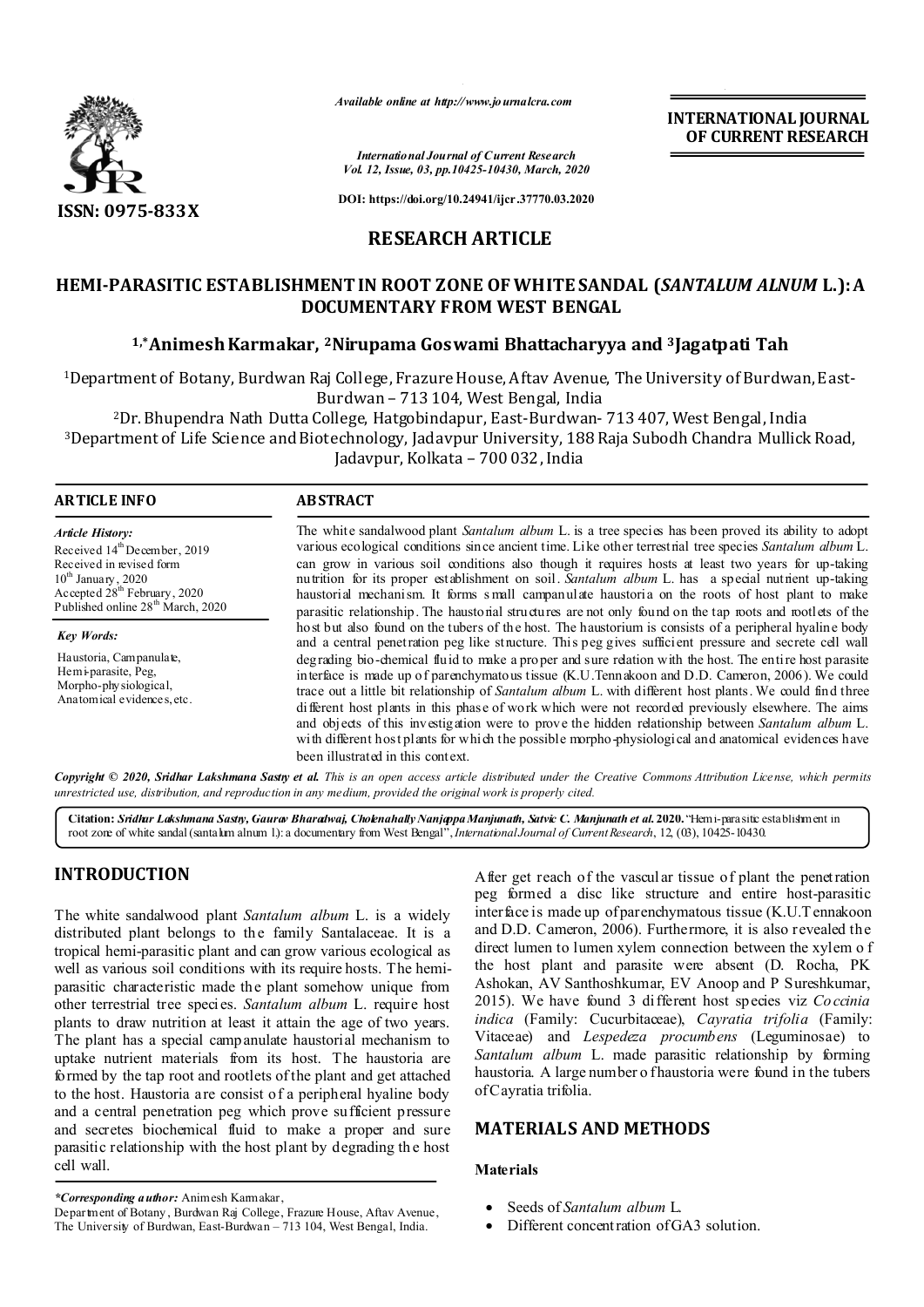- Rough sand
- Hycopot
- Host plants

#### **Methods**

Sandal seeds were selected randomly and treated with different concentration of GA3 solution (500ppm and 700ppm) for 72 hours. After that seed were sown in the 4 inch thick nursery bed made up of rough sand. After 33 days of sowing seeds were sprouted and the germination data were recorded properly for further critical analysis. After 20 days of germination seedlings were hycopoted and kept the nursery racks carefully. Seedling were treated with N (Urea as a source of Nitrogen), P (Super-phosphate as a source of Phosphorus), and K (Potash as a source o f Potassium) in a regular interval. Different metrical data were recorded properly. After an age of 2 months seedlings were planted in the ground along with their host plants such as Justicia adhatoda (family: Acanthaceae), Catharanthus roseus (family: Apocynaceae), Ocimum s anctum (family: Lamiaceae), Calotropis procera (family: Asclepiadaceae). After 3 years of growth and development of the seedlings we took a venture to study the root parasitic relationship. Ground soil of the white sandal wood sapling base were remove carefully and the roots were cleaned with water spray machine.

## **RESULTS AND DISCUSSION**

We have found signi ficand host parasite relation ship with other weeds instead of that host plants which were planted along with the Sandal. Sandal saplings formed small campanulate haustoria in the roots o f *Co ccinia indica*, in case of *Lespedeza procumbens* the haustorial association is found in a large scale, where as in case of *Cayratia trifolia* haustoria were formed not only on the tap roots but also on the tubers. We have studied the haustorial anatomy also, and get all the structural cellular details as according to K.U.Tennakoon and D.D. Cameron, 2006. In all these three plants haustoria are formed by the Santalum album, consists of peripheral hyaline body and a central peg. It is also found that there is no direct xylem to xylem relationship between host and parasite as according to D. Rocha, PK Ashokan, AV Santhosh kumar, EV Anoop and P Suresh kumar, 2015.

Growth responses on S. album: The two N2-fixing species (Acacia confusa and Dalbergia odorifera) used in this study were better hosts than the two non-N2-fixing hosts (Bischofia polycarpa and Dracontomelon duperreranum) in promoting S. album growth. This is in accordance with previous studies, which concluded that xylem-tapping root hemiparasites grow better when associated with N2-fixing hosts, apparently as a result of higher N concentrations in the xylem of legumes compared with non-legumes (Radomiljac et al. 1999b, 1999c, Press and Phoenix 2005, Bell and Adams 2011). T he data for the two N2-fixing plants in the present study clearly showed that D. odorifera was better at promoting the growth and photosynthesis of S. album than A. confusa, but was considerably poorer than the latter species when considering foliar N. Nevertheless, by the end of the 6-month study period, the growth of A. confusa was severely constrained under parasitism. Thus, our results indicate that S. album possibly parasitizes various angiosperm hosts, but some are more heavily infected than others.

An interesting finding from this study was that the growth of S. album in the absence of a host was greater than th at o f plants grown with non-N2-fixing host B. polycarpa and 'D. duperreranum supporting earlier studies suggesting a minimal benefit, if not disadvantage, in terms of competition for nutrients when the parasite associates with an inferior host (Radomiljac et al. 1999a). Our studies also found that the most suitable host quality index for S. album were the biomass production per haustoria and the total haustorial biomass production instead of the number of haustoria attached to the host's roots. This is in accordance with previous studies that not all species attacked by parasites act as suitable hosts because some attached haustoria are not abl e to penetrate their v ascular tissues (Cameron et al. 2006, Cameron and Seel 2007, Suetsugu et al. 2012).

**Nitrogenous solute flux from host to S. album:** Since the xylem sap of host and parasite are linked by a haustorium, it has been suggested that organic N is acquired by the passive, non-selective flux of xylem sap from the host to the parasite (Pate et al. 1994, Radomiljac et al. 1998, Hibberd and Jeschke 2001, Pageau et al. 2003). Our results revealed substantial and consistent di fferences between the amino acid composition of the root xylem sap in the host species and associated S. album. The concentrations of amino compounds in the root xylem sap of the two N2-fixing hosts and associated S. album were higher than the two non-N2-fixing hosts and their associated S. album. Therefore, our results provide evidence that a direct bulk transfer of major nitrogenous solute did indeed take place from the xylem of N2-fixing hosts to S. album. This finding is consistent with the 'nitrogen parasitism hypothesis' that the primary physiological function of importing organic N compounds from the host xylem sap is to supply N to the parasite (Schulze et al. 1984, Marshall et al. 1994). However, a total of 13 or 19 amino acids with two distinctive organic acids (pipecolic acid and djenkolic acid) were detected (Tennakoon et al. 1997b, Radomiljac et al. 1998), while a total of 26 amino acids were found in this study. We assume these differences are mainly from the utilization of different plants species and tissues (stem sap vs root sap). Meanwhile, a new generation of amino acids analyzer w as also employed in this study.

The abundant nodulation of A. confusa and D. odorifera, a number o f haustoria of S. album attached to both nodules and roots, and values of δ15N close to zero for both legumes and accompanying S. album provide evidence of a high dependence of host and parasite on fixed. N. For most annual or woody hemiparasites, the proportion of nitrogenous compound transferred from the host ranged widely, from low  $(0.2-18%)$ via non-N2-fixing hosts to high (56–70%) via N2-fixing plants (Tennakoon et al. 1997b, Jiang et al. 2004, Cameron and Seel 2007); in such studies there is little relevance in distinguishing between N2-fixation and N transfer. Bearing this in mind, the present study examines that D. odorifera with effective nodules do have enhanced N fluxes between host D. odorifera and S. album, suggesting that effective N2 -fixation could supply more nitrogenous substances in the xylem sap to the S. album haustoria (Lu et al. 2013). Hence, N2-fixing legumes are assumed to be superior hosts by supplying N to parasites. In contrast, some studies h ave reported that N2-fixing species do not enhance the growth of parasites compared with non-N2 fixing hosts (Atsatt and Strong 1970, Kelly 1990, Marvier 1996, Matthies 1997). Recently, Jiang et al. (2008) suggested that N2-fixation does not influence the quality of legumes as hosts for the hemiparasite *Rhinanthus minor*, but rather the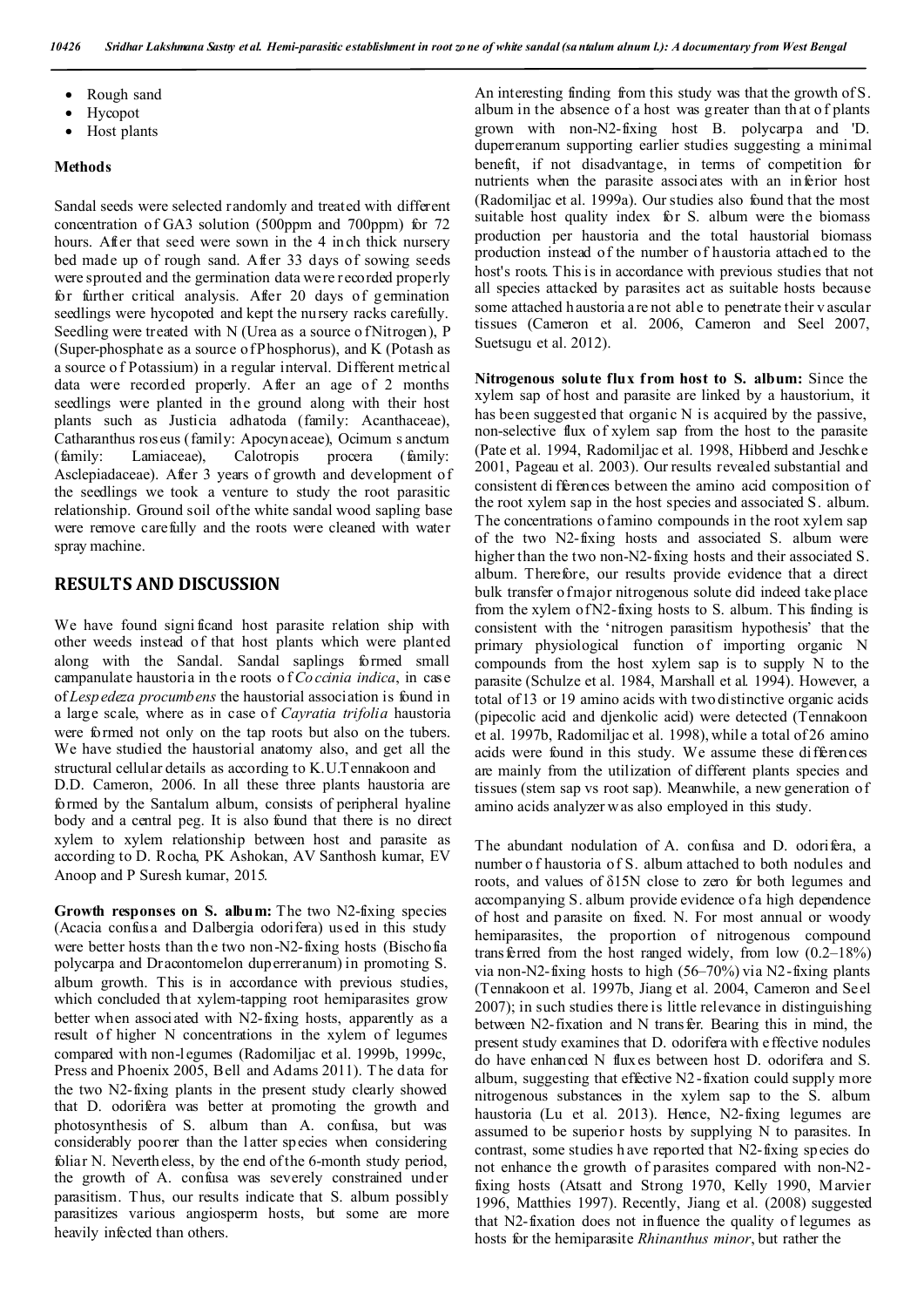

**Fig. Host parasite relationship between Santalum album and Coccinia indica**



**Fig: Anatomy of a haustorium**



**Fig. Host-parasite relationship between** *Santalum* **album and** *Cayratia trifolia*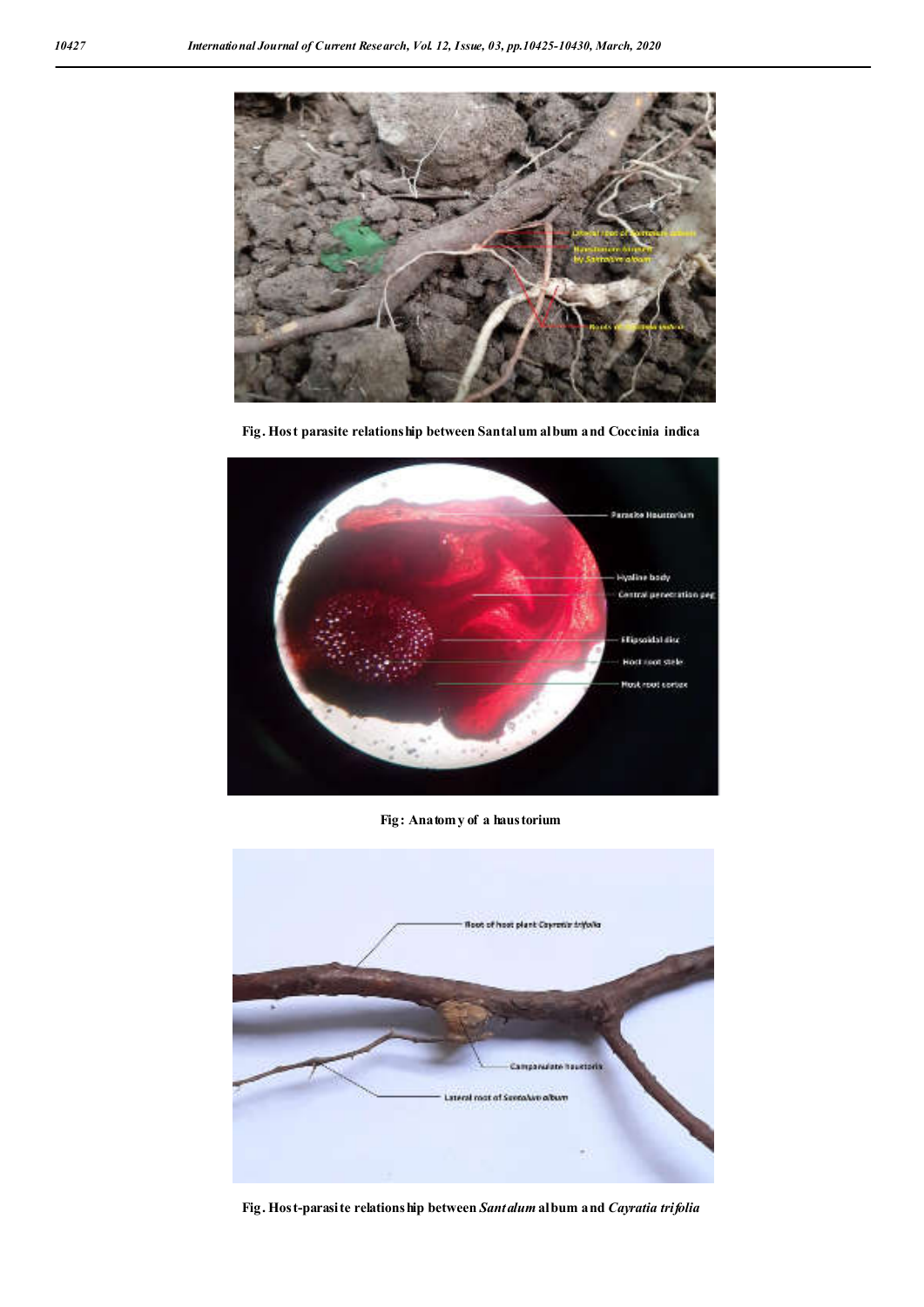

**Fig. Host-parasite relationship between** *Santalum* **album and**  *Lespedeza procumbens*

well-developed haustorium formed by the parasite, coupled with the lack of defensive mechanism of the host, and the presence of ample nitrogenous compounds in the xylem sap accessible to the parasite's haustorium, govern the host quality of legumes. Our results show that the comparison of δ15N signatures of the parasite and its potential hosts gives a good indication of the N2-fixing plants likely to act as principal N sources to *S. album.*

**ABA concentrations in parasite and host:** Parasitic plants are known to accumulate high concentrations of ABA (Jiang et al. 2010), but its function in such unprecedented concentrations remains unclear. In any case, parasitization may signi ficantly influence the associated host metabolism to favor nutrient acquisition by the parasite, such as elevated levels of ABA in host tissues (Taylor et al. 1996, Frost et al. 1997, Pageau et al. 2003). In common with other hemiparasites, such as *Striga* and *Rhinanthus* species, the foliar ABA concentration in S. album was found to be signi ficantly higher than in its associated hosts. In addition, the foliar ABA concentration in all four hosts was significantly higher after attachment by *S. album*, as shown earlier for *Striga* and *Rhinanthus* by Taylor et al. (1996) and Frost et al. (1997). Taylor et al. (1996) suggested three possible sources for the extra ABA following host/parasite association: (i) a wounding response by haustorial attachment; (ii) a water deficiency of the host after parasitizing; (iii) ABA synthesis in the parasite and transport into the host. A recent study found another mechanism by which haustoria of S. album could synthesize phytohormones (e.g., ABA and GA), which was likely to be used for cell division and differentiation during haustorial development (Zhang et al. 2012). In this study, a strong positive relationship was observed between S. album biomass and amounts of ABA  $(r2 = 0.83, P = 0.00, n = 12,$  see Figure SIC available as Supplementary Data at Tree Physiology Online), suggesting that ABA content might be a reliable indicator o fhost quality. Zhang et al. (2012) verified that the ABA and GA contents o f S. album were three times higher in attached haustoria than in non-attached haustoria, suggesting that endogenous hormones (e.g., indole-3-acetic acid, GA and ABA) might be involved in the haustorial formation of S. album and in water and nutrient transport for the host–parasite association (Zhang et al. 2012). Based on the haustorial research, our explanation for the high concentration and amounts of ABA in S. album grown with superior hosts is that it is possible that S. album may form more effective haustoria with suitable hosts (*A. confusa and D. odorifera*) than with inferior hosts (*B. polycarpa and D.* 

*duperreranum*). Several studies have indicated that hormones (e.g., ABA, jasmonic acid) could be responsible for initiating the heartwood transformation (Davison and Young 1973, Shain and Hillis 1973, Taylor et al. 2002). Thus, we would intend to investigate whether such an effect is responsible for accelerating the heartwood formation of *D. odorifera* after parasitization by S. album.

**Gas exchange between S. album and host:** The results of this study showed that increased N derived from the xylem stream of the two N2-fixing hosts resulted in an increase of N concentration in S. album tissue and high photosynthetic performance and ultimately, improved biomass production. Improved rates of photosynthesis in S. album when grown in association with N2-fixing *A. confusa and D. odorifera*  provide circumstantial evidence that S. album has a lower dependence on such hosts for carbon compared with non-N2 fixing *B. polycarpa and D. duperreranum*. However, S. album clearly appears to optimize root xylem sap extraction from its hosts in the same way as the obligate hemiparasite *Striga hermonthica* (Taylor et al. 1996) and facultative hemiparasite *Rhinanthus minor* (Jiang et al. 2003), by having higher transpiration rates and lower WUE values than in the host. However, notable exceptions include '*S. acuminatum*  (Tennakoon et al. 1997a), *Olax phyllanthis* (Pate et al. 1990) and mistletoe (Press et al. 1993, Seel et al. 1993). Due to elevated p arasite transpiration, xylem sap is drawn through the haustorium, providing vascular continuity between *Striga* and its host, and into the parasite via cohesion (Press and Graves 1995). But there is no vascular continuity between the haustorium of *S. album* and its host *Tithonia diversifolia*, instead the presence of massive interfacial parenchyma was found at the host–parasite interface (Tennakoon and Cameron 2006).

**Host responses to parasitism:** It has long been known that parasitism can suppress the biomass and photosynthesis o f the associated host plant (Hibberd et al. 1996, Watling and Press 2001, Cameron et al. 2005, 2008, Fisher et al. 2013). In *Dalbergia*, significant decreases in photosynthesis, transpiration and N concentration of root were noted compared with unparasitized plants, suggesting that S. album sequesters signi ficant amounts of N from the host plant. These decreases were mirrored in *Acacia*, except for the N concentration and transpiration. In contrast, in the two non-N2 fixing plants *B. polycarpa and D. duperreranum*, intraspecific competition had a worse influence on the growth of unparasitized plants than parasitism by *S. album*. From an evolutionary perspective, in order to acquire large amounts of xylem sap from hosts, parasites may have evolved by improving their attraction to potential hosts rather than by their absorbing ability. The hemiparasite *S. album* competed poorly with hosts *B. polycarpa and D. duperreranum* for available nutri ents in pot studies, and thus both non-N2-fixing hosts parasitized by *S. album* grew consistently better than their unparasitized treatments. However, differences in defensive ability have been indicated to underpin these differences in host quality and the associated parasite-induced host damage (Cameron et al. 2006, Cameron and Seel 2007, Rümer et al. 2007). Because of the absence of obviously defensive structures, Fabaceae have always served as good hosts for R. minor (Rümer et al. 2007, Jiang et al. 2008). Nevertheless, poor host *Plantago lanceolata* exhibited strong reactions (e.g., releasing toxic secondary compounds and host cell disintegration) against the haustorial tissues (Rümer et al.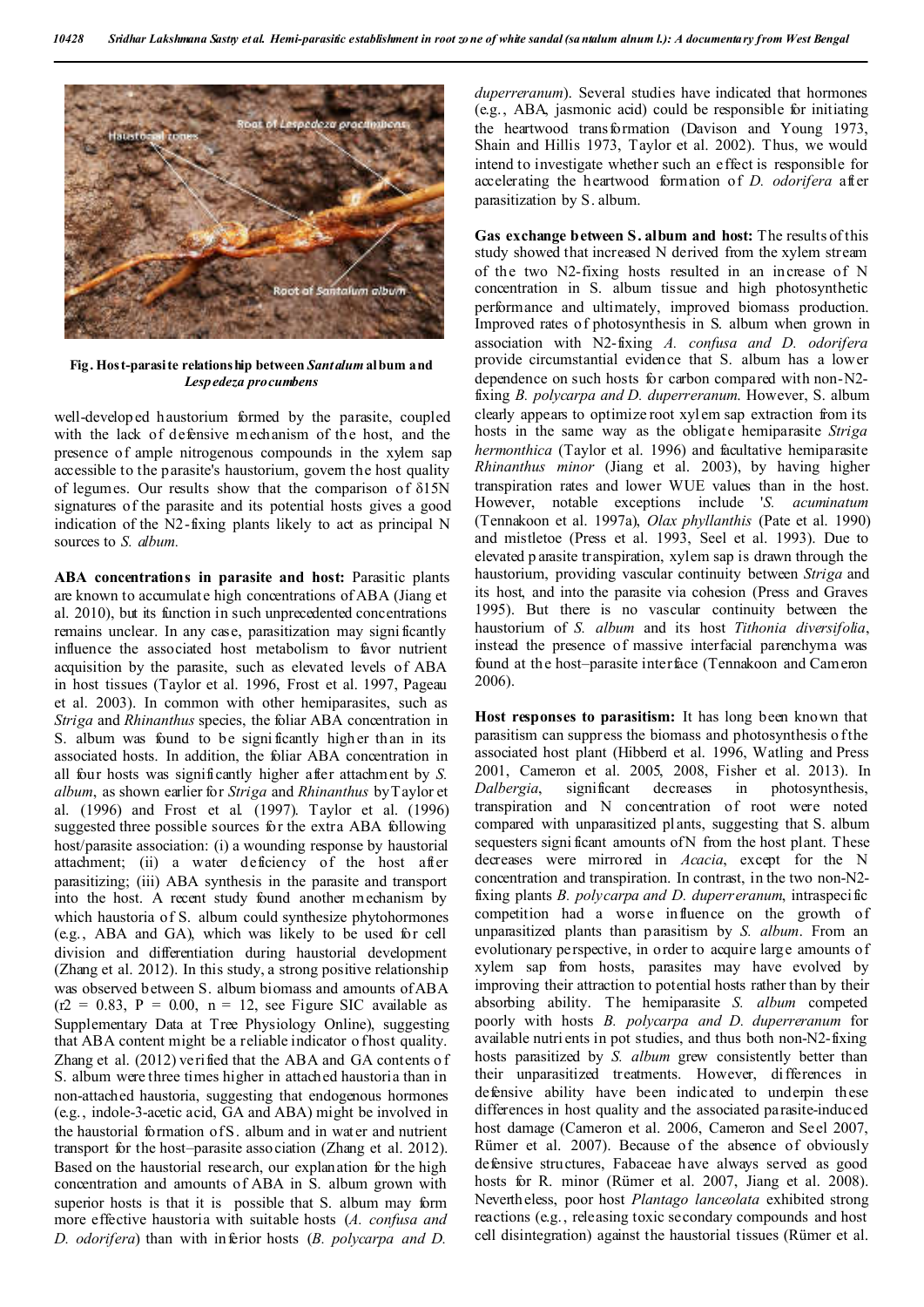2007). Therefore, in investigations addressing *S. album*–host interactions, anatomical surveys on host defense may be important to get a complete picture of the complex interactions.

#### **Conclusion**

Form the study it is found that *Santalum album* L. can make relationship with a large number of host plants belong to different families. We have found relationship with three different plant species viz *Coccinia indica, Cayratia trifolia*  and *Lespedeza procumbens* belongs to the family Cucurbitaceae, Vitaceae, and Leguminosae which were not recorded previously elsewhere. Among these plants hostparasite relationship found stronger in case of *Lespedeza procumbens* belongs to the family Leguminosae, moderate relationship is found in case of *Cayratia trifolia* belongs to the family Vitaceae and the relationship with *Coccinia indica*  belongs to the family Cucurbitaceae is quite low. In conclusion, the results on the physiology of the root hemiparasite S. album presented in this study collectively provide an insight into the complex interactions between the parasite and the host during the early growth stage of S. album. A range of questions remain concerning the heartwood development of both S. album and its suitable host *D. odorifera.* Further research in this area is needed to allow the development of a superior methodology for the concurrent plantation of these two valuable timber species.

### **Acknowledgement**

Authors sincerely acknowledge the department of science and technology and Biotechnology, Government of West Bengal for funding the R  $\&$  D project for carrying out this research venture to popularized the sandalwood plant in West Bengal and Neighboring states.

### **REFERENCES**

- Tennakoon K.U. and Cameron D.D., 2006, The anatomy of Santalum album (Sandalwood) Haustoria, NRC Research Press, Can. J. Bot. 84: 1608–1616.
- Rocha D., Ashokan PK., Santhoshkumar A.V., Anoop E.V. and Sureshkumar P., 2015, Anatomy and Functional Status of Haustoria in Field Grown Sandalwood Tree (Santalum album L.), Forest Research, Vol. 4:3.
- Atsatt PR Strong DR 1970. T he population biology of annual grassland hemiparasites. I. The host environment. Evolution 24 : 278 –291.
- Bell TL Adams MA 2011. Attack on all fronts: functional relationships between aerial and root parasitic plants and their woody hosts and consequences for ecosystems. Tree Physiol. 31: 3–15.
- Davison RM Young H 1973. Abscisic-acid content of xylem sap. Planta 109: 95–98.
- Fisher JP Phoenix GK Childs DZ Press MC Smith SW Pilkington MG Cameron DD 2013. Parasitic plant litter input: a novel indirect mechanism influencing plant community structure. New Phytol. 198: 222–231.
- Frost DL Gurney AL Press MC Scholes JD 1997. Striga hermonthica reduces photosynthesis in sorghum: the importance of stomatal limitations and a potential role for ABA? Plant Cell Environ. 20: 483–492.
- Hibberd JM Jeschke WD 2001. Solute flux into parasitic plants. J Exp Bot. 52: 2043–2049.
- Hibberd JM Quick WP Press MC Scholes JD 1996. The influence of the parasitic angiosperm Striga gesnerioides on the growth and photosynthesis of its host, Vigna unguiculata. J Exp Bot. 47: 507–512.
- Jiang F Jeschke WD Hartung W 2003. Water flows in the parasitic association Rhinanthus minor/Hordeum vulgare. J Exp Bot. 54: 1985–1993.
- Jiang F Jeschke WD Hartung W 2004. Abscisic acid (ABA) flows from Hordeum vulgare to the hemiparasite Rhinanthus minor and the influence of infection on host and parasite abscisic acid relations. J Exp Bot. 55: 2323–2329.
- Jiang F. Jeschke WD Hartung W Cameron DD 2008. Does legume nitrogen fixation underpin host quality for the hemiparasitic plant? J Exp B ot. 59: 917-925.
- Jiang F Jeschke WD Hartung W Cameron DD 2010. Interactions between Rhinanthus minor and its hosts: a review of water, mineral nutrient and hormone flows and exchanges in the hemiparasitic association. Folia Geobot. 45: 369–385.
- Kelly CK 1990. Plant foraging: a marginal value model and coiling response in Cuscuta subinclusa. Ecology. 71: 1916– 1925.
- Lu JK He XH Huang LB Kang LH Xu DP 2012. Two Burkholderia strains from nodules of Dalbergia odorifera T. Chen in Hainan Island, southern China. New For. 43: 397– 409.
- Lu JK Kang LH Sprent JI Xu DP He XH 2013. Two-way transfer of nitrogen between Dalbergia odorifera and its hemiparasite Santalum album is enhanced when the host is effectively nodulated and fixing nitrogen. Tree Physiol. 33: 464–474.
- Marshall J Dawson T Ehleringer J 1994. Integrated nitrogen, carbon, and water relations of a xylem-tapping mistletoe following nitrogen fertilization of the host. O ecologia 100: 430– 438.
- Marvier MA 1996. Parasitic plant–host interactions: plant performance and indirect effects on parasite-feeding herbivores. Ecology. 77: 1398–1409.
- Matthies D 1997. Parasite–host interactions in Castilleja and Orthocarpus. Can J Bot. 75: 1252–1260.
- Pageau K Simier P Le Bizec B Robins RJ Fer A 2003. Characterization of nitrogen relationships between Sorghum bicolor and the root hemiparasitic angiosperm Striga hermonthica (Del.) Benth. using K15NO3 as isotopic tracer. J Exp Bot. 54: 789–799.
- Pate JS Davidson NJ Kuo J Milburn JA 1990. Water relations of the root hemiparasite Olax phyllanthi (Labill) R.Br. (Olacaceae) and its multiple hosts. Oecologia. 84: 186– 193.
- Pate JS Jeschke WD Stewart GR 1994. Root xylem transport of amino acids in the root hemiparasite shrub Olax phyllanthi (Labill) R. Br. (Olacaceae) and its multiple hosts. Plant Cell Environ. 17: 1263–1273.
- Crossref Press MC Graves JD 1995. Parasitic plants . Chapman and Hall, London.
- Press MC Phoenix GK 2005. Impacts of parasitic plants on natural communities. New Phytol. 166: 737–751.
- Press MC Parsons AN Mackay AW Vincent CA Cochrane V Seel WE 1993. Gas exchange characteristics and nitrogen relations of two Mediterranean root hemiparasites Bartsia trixago and Parentucellia viscosa. Oecologia. 95: 145–151.